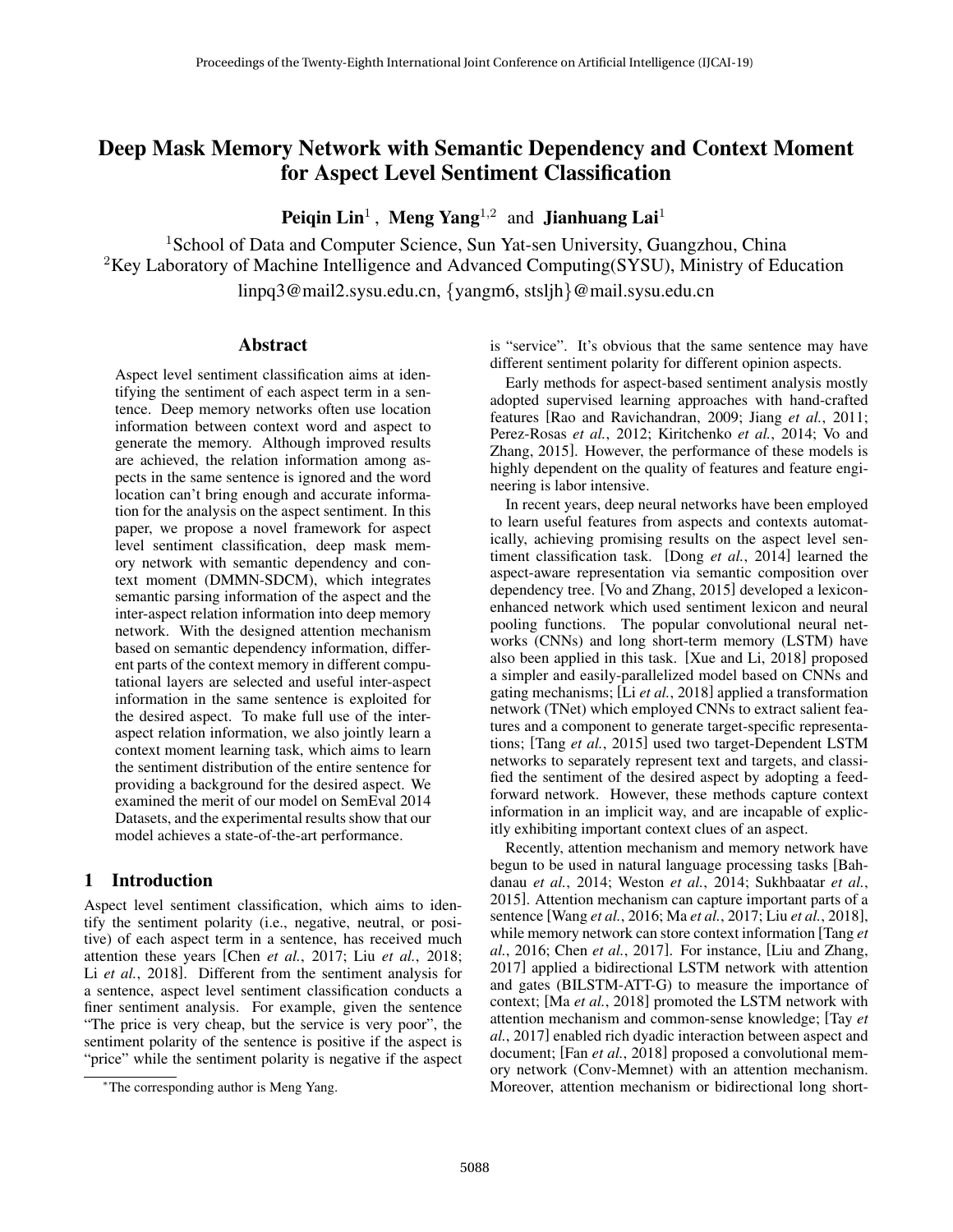term memory (BiLSTM) has also been proposed to consider the influence of other aspects in the same sentence [Majumder *et al.*, 2018; Hazarika *et al.*, 2018].

Although improved performance has been achieved by the above methods, semantic information between context and aspect and the relation between aspects in the same sentence are not well exploited. To solve the above issues, we propose a novel framework of deep mask memory network with semantic dependency and context moment (DMMN-SDCM) for aspect sentiment classification. In the proposed DMMN-SDCM, the semantic parsing information is integrated into deep memory network to guide the attention mechanism and inter-aspect learning network, which selects different parts of the context memory for different computational layers and utilizes the information provided by the nearby aspects in the sentence, respectively. To introduce the whole sentiment information, we jointly conduct a context moment learning task to explore the sentiment distribution of the entire sentence, which is able to provide a background for the desired aspect. The experiments on SemEval 2014 Datasets clearly show that our model achieves a state-of-the-art performance. The major contributions of this paper are three-fold:

- 1. Integrating semantic parsing information instead of location information into deep memory network to guide the attention mechanism;
- 2. Integrating semantic parsing information into interaspect modeling for utilizing the information provided by the nearby aspects in a better way;
- 3. Designing an auxiliary task to learn the sentiment distribution of the entire sentence, which can provide a background for the sentiment analysis of the desired aspect;

# 2 Related Work

The deep learning models with attention mechanism and memory network has been applied to the aspect-level sentiment classification, with promising performance reported.

Attention mechanism has been widely applied in sentiment classification. [Wang *et al.*, 2016] proposed the attentionbased LSTM with aspect embedding (ATAE-LSTM), which firstly applied attention mechanism to aspect level sentiment classification by simply concatenating the aspect vector into the sentence hidden representations and achieved a good performance. [Ma *et al.*, 2017] developed an interactive attention network (IAN) to learn the representations of aspects and contexts, respectively. [Liu *et al.*, 2018] applied sentencelevel content attention mechanism and learned the weights of the memory with two gated recurrent unit (GRU) networks.

Memory network is also used to capture the context information. [Tang *et al.*, 2016] first used deep memory network (MemNet), in which attention mechanism with multiple computational layers is applied over an external memory and location attention is integrated into content location. [Chen *et al.*, 2017] proposed a recurrent attention network which used a BiLSTM model to generate the memory and combined all attention results in a nonlinear way by using a GRU model.

To utilize the information of inter-aspect relation, some effective inter-aspect relation modeling methods have been proposed. [Majumder *et al.*, 2018] applied attention mechanism to model the relation between aspects while [Hazarika *et al.*, 2018] applied a BiLSTM network.

Although deep memory network and inter-aspect modeling have achieved promising results on aspect level sentiment classification, there are still some problems unsolved.

Firstly, the semantic information of aspect in the sentence can't be well exploited. The deep memory network approaches [Tang *et al.*, 2016; Chen *et al.*, 2017], which generate location information according to the absolute distance from each context word to aspect, can't capture important related words in semantic analysis. For example, given the sentence "Food is good but service is bad" and the aspect word "service", the context word "good" is considered to be as important as the context word "bad" by the traditional methods.

Secondly, the global information of the sentence, including the sentiment polarity of the entire sentence and the relation between aspects, isn't well exploited in previous methods. For example, given the sentence "service and food are good.", it's easy to know the sentiment results of "service" and "food" if we know the sentiment of the sentence is positive and the relation between the two aspects is coordination.

# 3 Model

To address the issues above, we proposed a novel model for aspect level sentiment classification, deep mask memory network with semantic dependency and context moment (DMMN-SDCM). Based on deep memory network, we introduce the information of semantic parsing to guide the attention mechanism and effectively learn the information provided by other aspects in the same sentence. Meanwhile the context moment embedded in the sentiment of entire sentence is designed to provide a background for the desired aspect. In the following, we will first give an overview of the proposed DMMN-SDCM, and then detail the semantic-dependencymask attention, the inter-aspect semantic modeling and the context-moment sentiment learning. In our paper, the operation of  $(x, y)$  and  $(x, y, z)$  are used to denote the concatenation of two vectors (e.g., x and y) and three vectors (e.g., x,  $y$ , and  $z$ ), respectively.

### 3.1 Overview of DMMN-SDCM

The architecture of DMMN-SDCM is shown in Fig. 1, which is composed of six modules: embedding module, memory building module, semantic-dependency-mask attention module, inter-aspect semantic modeling module, context-moment sentiment learning module, and classification module.

In our model, as the task setting of aspect level sentiment classification [Li *et al.*, 2018], the aspects appearing in the sentence have been extracted and identifying the sentiment of the given aspects is the focus. To avoid aspect information from interfering with context modeling, we replace each aspect, which may be word or a phrase, with a placeholder.

The embedding module uses a word embedding lookup table, which can be pre-trained by unsupervised methods like Word2Vec [Mikolov *et al.*, 2013], Glove [Pennington *et al.*, 2014] or FastText [Joulin *et al.*, 2016; Bojanowski *et al.*, 2016], to convert most words to theirs word vectors, then initialize other out-of-vocabulary words by sampling from the uniform distribution.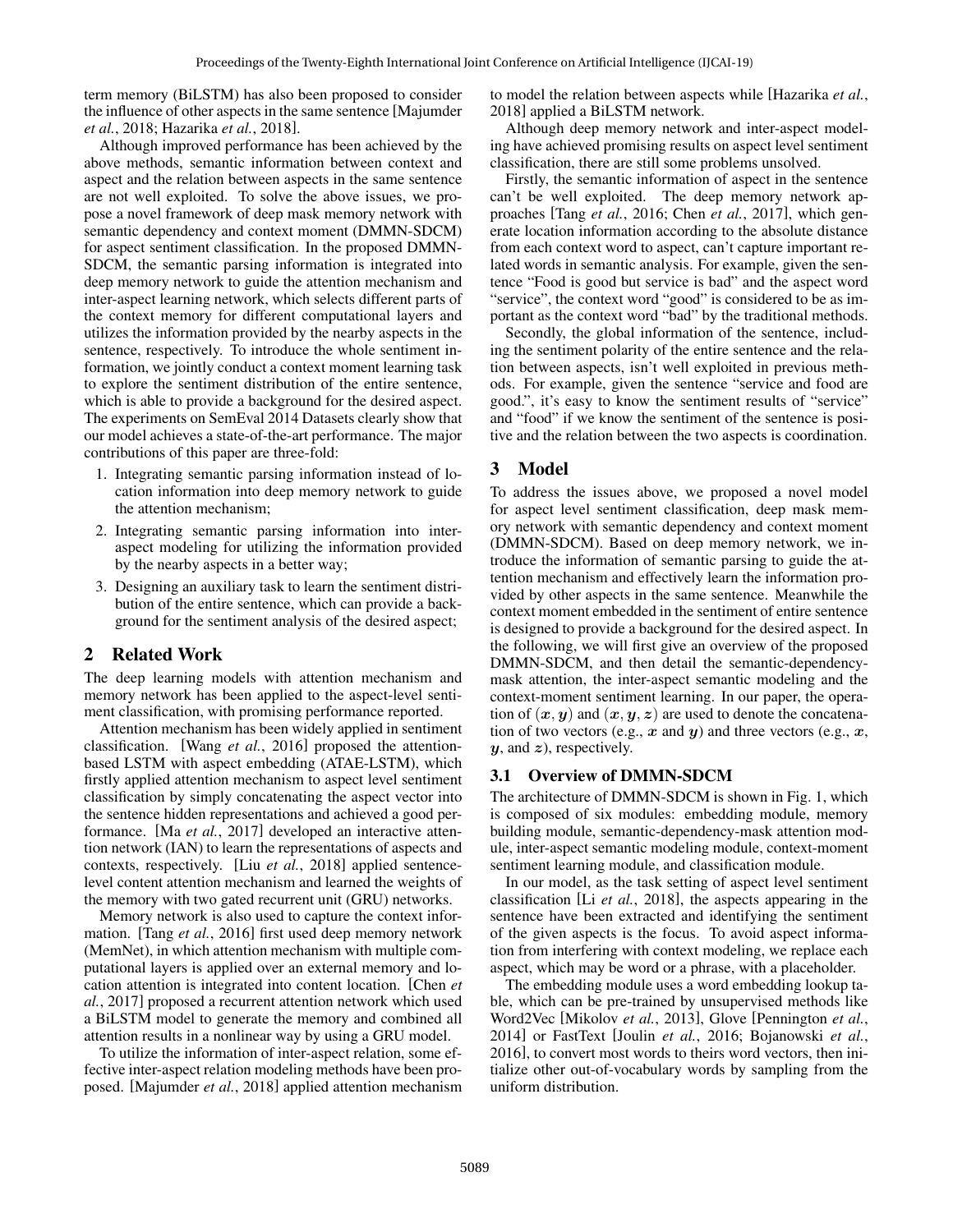

Figure 1: The overall architecture of DMMN-SDCM.

To build an external memory, the memory building module applys a BiLSTM network, which can capture the relationship between words in a sentence. After modeling, the final memory generated is  $\{m^*_1, \ldots, m^*_i, \ldots, m^*_n\}$ , where  $n$ stands for the length of sentence and  $m_i^* = (\vec{h}_i, \vec{h}_i)$ , with  $\vec{h}_i$ and  $\overline{h_i}$  denoting the hidden states generated by the forward and the backward LSTMs of BiLSTM, respectively.

The semantic-dependency-mask attention module extracts semantic parsing information, and then selects different slices of memory dynamically for different computational layers to guide the attention mechanism. The output of the module for the desired aspect is denoted as  $v_{sd}$ .

To utilize the information of other aspects in the same sentence, the inter-aspect semantic modeling module and the context-moment sentiment learning module are designed. The former module uses semantic dependency information and attention mechanism to get the useful information of other aspects, while the latter module applies a context moment learning task to learn the relation between all aspects in the entire sentence. The outputs of the two modules are denoted as  $v_{im}$  and  $v_{cm}$ .

With the last three modules, we can get the sentiment representation of the desired aspect:

$$
\boldsymbol{v} = \{\boldsymbol{v}_{sd}, \boldsymbol{v}_{im}, \boldsymbol{v}_{cm}\} \tag{1}
$$

The classification module adopt a feed-forward network to project  $v$  into the space of the targeted  $C$  classes.:

$$
y = softmax(W_c v + b_c)
$$
 (2)

where  $\mathbf{y} = [y_1, \dots, y_i, \dots, y_C] \in R^C$  is the estimated probability, and  $\mathbf{W}_c$  and  $\mathbf{b}_c$  are weight matrix and bias, respectively. The model is finally trained by minimizing the sum of the cross entropy, the  $L_2$  regularization term and the context moment learning loss:

$$
L = \sum_{s \in S} \left(-\sum_{t \in T} \sum_{i=1}^{C} g_i^t log y_i^t + \lambda_m l_m(s)\right) + \lambda \|\theta\|_2^2 \tag{3}
$$

where  $S$  is the sentence set of the training data and  $T$  is the aspect set of the sentence  $s.$   $\boldsymbol{g}^t = [g_1^t, \cdots, g_i^t, \cdots, g_C^t] \in R^C$ is the ground truth for aspect  $t$ , which is represented by a one-hot vector where the element for the correct polarity is 1.  $\boldsymbol{y}^{t} = [y_{1}^{t}, \cdots, y_{i}^{t}, \cdots, y_{C}^{t}] \in R^{C}$  is the estimated probability for aspect t.  $\lambda$  is the weight of  $L_2$  regularization term, and  $\lambda_m$ is the weight of the context moment learning loss. The term of  $l_m(s)$  is the context moment learning loss for the sentence s, which will be detailed in the following section.

### 3.2 Semantic-Dependency-Mask Attention

In this section, we present the semantic-dependency-mask attention, as shown in the right part of Fig. 2. To guide the attention mechanism, the module masks the context memory for different computational hops according to the semantic dependency parsing tree. At each computational hop, the module applies attention mechanism between the representation of aspect and every memory unit. The results of multiple attention layers are combined in a nonlinear way.

We use a open-source library spaCy<sup>1</sup>, whose parsing model is a blend of recent methods, to generate the dependency parsing tree. In a dependency tree, the distances from context word to different aspects are different, so that we can get different semantic parsing information for different aspects.

Depending on the distance between each context words and the aspect, we can extract semantic parsing information from the dependency tree of the sentence. For different layers in deep memory network, the model selects different parts of memory depending on semantic parsing information. At l-th layer, each memory unit masked with semantic dependency parsing information can be represented as follows:

$$
\boldsymbol{m}_i^l = \begin{cases} \boldsymbol{m}_i^*, & \text{if } dist(w_i, w_t) \le l \\ 0, & \text{otherwise} \end{cases} \tag{4}
$$

where  $m_i^*$  stands for the original memory unit generated by the BiLSTM, and  $dist(w_i, w_t)$  is the length of the path from the aspect word  $w_t$  to the context word  $w_i$  in the semantic dependency tree of the sentence. Therefore, the final masked memory generated at *l*-th layer is  $\{m_1^l, \ldots, m_i^l, \ldots, m_n^l\}$ .

With masked memory, we can get the normalized attention score  $\alpha_i^l$  of each memory unit at *l*-th layer  $\boldsymbol{m}_i^l$  as follows:

$$
\alpha_i^l = softmax(\boldsymbol{W}_{AL}^l(\boldsymbol{m}_i^l, \boldsymbol{v}_{sd}^{l-1}, \boldsymbol{v}_t) + \boldsymbol{b}_{AL}^l)
$$
 (5)

where  $W_{AL}^l$  and  $b_{AL}^l$  denote weight matrices and biases of the *l*-th layer, respectively, and  $m_i^l$  and  $v_{sd}^{l-1}$  stand for the memory unit and the output from the previous layer, respectively. Here  $v_t$  denotes the aspect representation, which is generated by adopting a BiLSTM layer and an attention layer.

And the attention output  $i_l^{AL}$  is calculated as:

$$
\boldsymbol{i}_l^{AL} = \sum_{i=1}^n \alpha_i^l \boldsymbol{m}_i^l \tag{6}
$$

To generate the final representation of the  $l$ -th layer, we adopt a linear layer as well as a transform layer, which introduces a gating function to control the passed proportions of the transformed features and the input features [Srivastava *et al.*, 2015]:

$$
\mathbf{v}_{sd}^l = (\mathbf{W}_o \mathbf{i}_l^{AL} + \mathbf{b}_o) * \mathbf{T} + \mathbf{v}_{sd}^{l-1} * (1 - \mathbf{T}) \tag{7}
$$

where  $W_0$  and  $b_0$  are weight matrices and biases of the linear layer, respectively. And the gate  $T$  as follows:

$$
T = \sigma(W_t v_{sd}^{l-1} + b_t)
$$
 (8)

where  $\sigma$  stands for the *sigmoid* activation function, and  $W_t$ and  $b_t$  are weight matrices and biases, respectively.

Finally, the output of the last layer will be taken as the output of the semantic-dependency-mask attention module  $v_{sd}$ .

<sup>1</sup> https://spacy.io/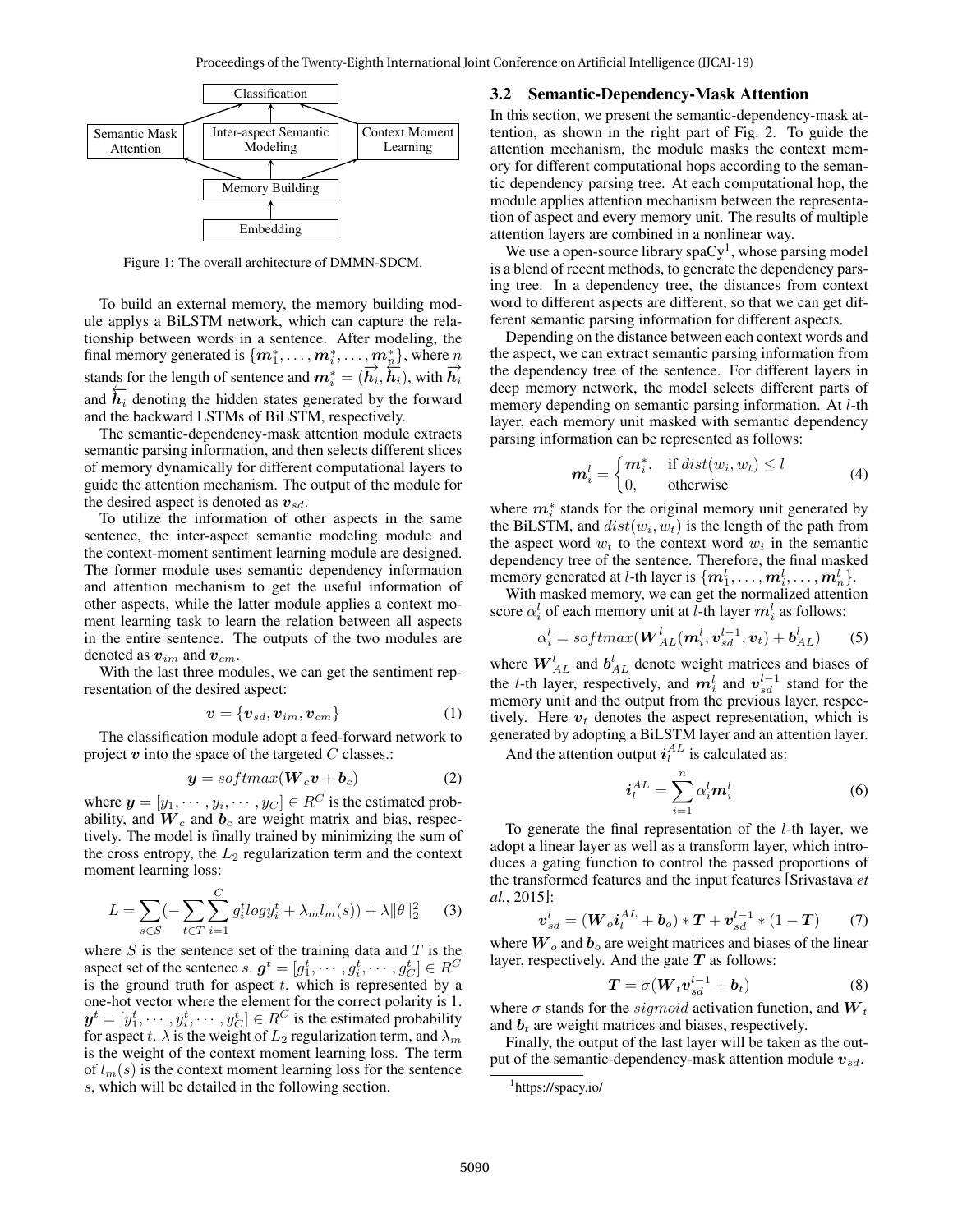

Figure 2: Architecture of inter-aspect semantic modeling and semantic-dependency-mask attention. The left part of the semantic mask attention module illustrates the input of the deep mask memory network, namely the memory  $\{m_1^*,\ldots,m_i^*,\ldots,m_n^*\}$  and the dependency parsing tree whose nodes are in the form of  $word(dist(w_i, w_t))$ , where  $dist(w_i, w_t)$  is the distance from the aspect  $w_t$  to the context word  $w_i$  in the dependency tree. The right part shows how the deep mask memory network works. Attention mechanism is only applied on the selected memory slices remaining colored in the figure.

### 3.3 Inter-Aspect Semantic Modeling

To model the inter-aspect relation, we propose a novel framework which integrates semantic dependency information into attention mechanism (shown in the left part of Fig. 2). After applying the semantic mask attention, we can get  $p$  aspectaware representations for all  $p$  aspects in the sentence. Then we stack the representations as the aspect memory according to the the order of occurrence of their corresponding aspectterms. The aspect memory can be represented as follows:

$$
M = \{v_{sd_1}, v_{sd_2}, ..., v_{sd_p}\}\tag{9}
$$

For different aspects in the same sentence, their original aspect memories are same. To introduce the information of the desired aspect to the aspect memory, we concatenate every memory unit and the representation of the desired aspect  $\mathbf{v}_{sd_t}$ , and weight the memory according to the semantic dependency information.

$$
\mathbf{M}' = \{ \mathbf{v}'_{sd_1}, \mathbf{v}'_{sd_2}, ..., \mathbf{v}'_{sd_p} \}
$$
(10)

where  $v'_{sd_i} = \lambda_i * (v_{sd_i}, v_{sd_t})$  and  $\lambda_i$  is the semantic dependency weight, which is calculated as follows:

$$
\lambda_i = 1 - \frac{dist(w_i, w_t)}{depth} \tag{11}
$$

where  $dist(w_i, w_t)$  is the semantic distance from the current aspect  $w_i$  to the desired aspect  $w_t$  and  $depth$  stands for the depth of the dependency tree.

Then we apply the attention mechanism and get the final representation  $v_{im}$ .

$$
\beta_i = softmax(\boldsymbol{W}_{im} \boldsymbol{v}'_{sd_i} + \boldsymbol{b}_{im})
$$
 (12)

$$
\boldsymbol{v}_{im} = \sum_{i}^{p} \beta_i * \boldsymbol{v}'_{sd_i}
$$
 (13)

where  $W_{im}$  and  $b_{im}$  are weight matrices and biases.

# 3.4 Context-Moment Sentiment Learning

For a sentence with multiple aspects, there are generally some sentiment relations between aspects, like comparisons and coordinations. It will be helpful to identify the aspect sentiment polarity if the relation between aspects is introduced to the model, since these kind of relations can provide the sentence sentiment background for sentiment classification task. In this section, we propose a context moment learning task to capture the distribution of the sentence sentiment, and design a context-moment sentiment learning module, as as shown in Fig. 3.

Let  $-1$ , 0 and 1 denote the sentiment polarities negative, neutral and positive, then we use moment to portray the sentiment distribution of aspects in sentence s, and the moment is defined as follows:

$$
\mu_i = \boldsymbol{E}((\boldsymbol{x} - \mu)^i) \tag{14}
$$

where  $E$  is the expectation operator,  $x$  is the random variable of the sentiment distribution,  $\mu$  is the mean of the distribution, and  $i$  stands for the rank of the moment. It's easy to know  $\mu_i \in [-1, 1]$  if the rank is odd while  $\mu_i \in [0, 1]$  if even. Therefore we normalize all the moments to  $[0, 1]$ .

To illustrate the context moment descriptors clearer, we give some examples shown in Table. 1. From the table, we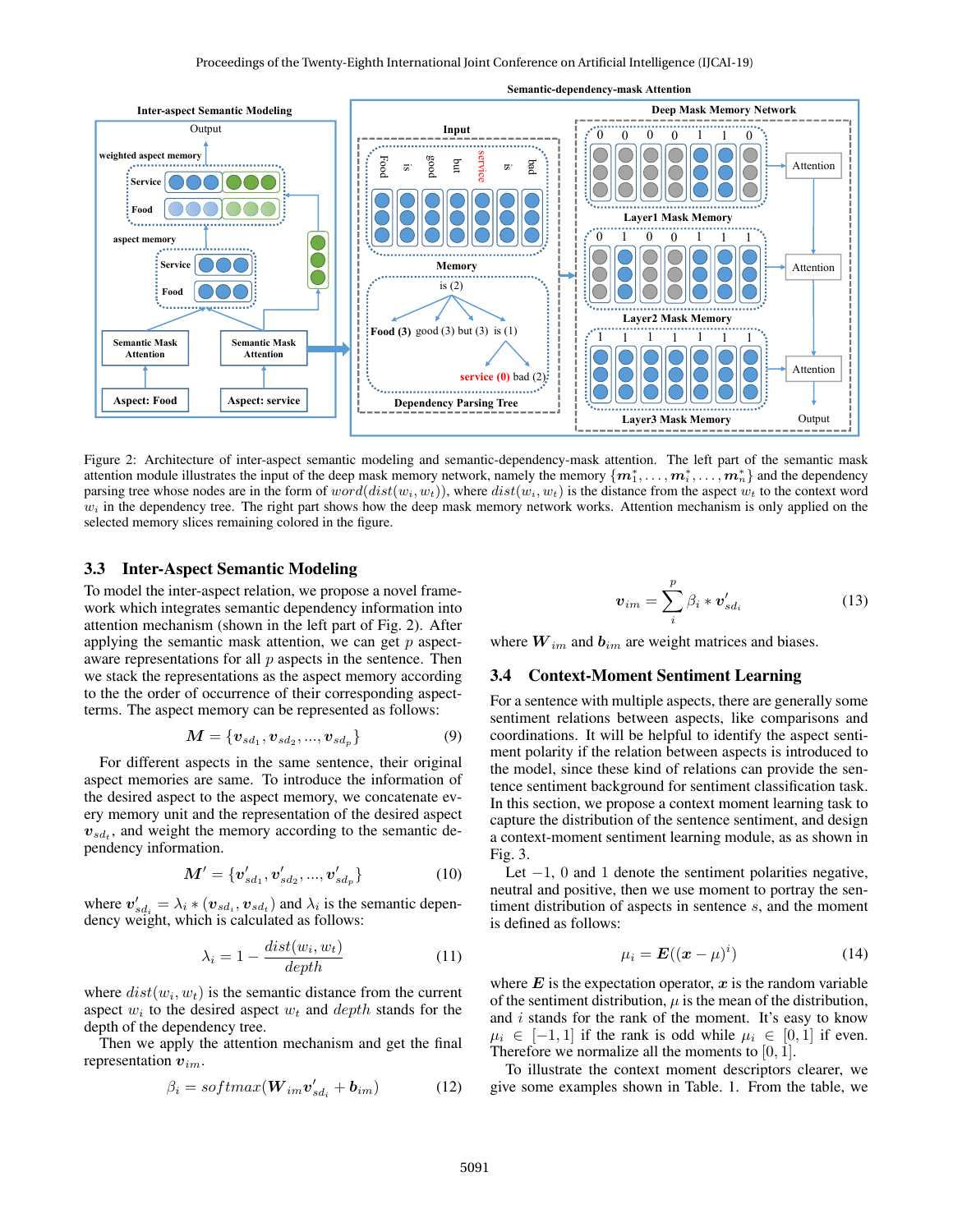

Figure 3: Architecture of context-moment sentiment learning.

| <b>Sentences</b>                 | Distribution | Mean | Var |
|----------------------------------|--------------|------|-----|
| Food and service are good.       | f1. 11       |      |     |
| <b>Food and service are bad.</b> | $[-1, -1]$   |      |     |
| Food are good, service are bad.  | [1. -11      |      |     |

Table 1: Context moment calculation examples with two aspects. The normalized value of mean and variance, namely the first and second moment are given in the table.

observe that the greater the mean, the more positive the overall sentiment of the sentence. In addition, the closer the variance is to 1, the closer the relation between aspects is to comparison, while the closer the variance is to 0, the closer the relation is to coordination. Therefore, the context moment can describe the overall sentiment of the sentence and the relation between aspects.

To learn the estimation of context moments like mean and variance, the module applies an attention layer and a twolayer feed-forward network. And then a context-moment loss for a sentence  $s$  is defined to help the optimization of aspect sentiment classification task:

$$
l_m(s) = \sum_{i=1}^{k} \mu_i ln(\mu'_i) + (1 - \mu_i)ln(1 - \mu'_i)
$$
 (15)

where k stands for the greatest rank of the moment used,  $\mu_i$ is the value of the *i*th moment while  $\mu'_i$  is the estimate value.

To portray the sentiment distribution of the overall sentence, we use the first moment  $\mu_1$  and the second moment  $\mu_2$  as the learning goal of context-moment learning. To learn these moments, we firstly apply attention mechanism to get the sentence representation  $v_s^{\dagger}$  and  $v_s^{\dagger}$  for the first and second moment, respectively, then use a two-layer fully connected network can get the estimates of moments. For example, we can get the mean representation of the sentence:

$$
\boldsymbol{v}_{mean} = \boldsymbol{W}_{\mu_1} \boldsymbol{v}_s^1 \tag{16}
$$

Then the estimation of the first moment is obtained:

$$
\mu'_1 = sigmoid(\boldsymbol{W}_{\mu_1}(\boldsymbol{v}_{mean}; \boldsymbol{v}_{global}))
$$
 (17)

where  $v_{global}$  is calculated by taking the average of the all  $p$ representations of the aspects generated by the semantic mask

|  |         | Dataset    | <b>Positive</b> |      | Negative |      | Neutral |      |
|--|---------|------------|-----------------|------|----------|------|---------|------|
|  | $\mu_2$ |            | train           | test | train    | test | train   | test |
|  |         | Laptop     | 994             | 341  | 870      | 128  | 464     | 169  |
|  |         | Restaurant | 2164            | 728  | 807      |      | 196 637 | 196  |

Table 2: Details of the experimental datasets.

$$
\boldsymbol{v}_{global} = \frac{1}{p} \sum_{i}^{p} \boldsymbol{v}_{sd_i} \tag{18}
$$

By the same way, we can get the variance representation  $v_{variance}$  and the estimate of the second moment  $\mu'_2$ .

Finally, the module will generate the corresponding representations of the sentence for each moment, which are embedded to the classification module for the analysis of the aspect sentiment. Specifically, The mean representation and the variance representation will be concatenated as the final output of the module:

$$
\boldsymbol{v}_{cm} = (\boldsymbol{v}_{mean}, \boldsymbol{v}_{variance}) \tag{19}
$$

# 4 Experiment

### 4.1 Experimental Setup

To verify the effectiveness of DMMN-SDCM, we do experiments on SemEval 2014 Task 4 [Pontiki *et al.*, 2014]. The SemEval 2014 reviews dataset consists of Laptop dataset and Restaurant dataset. The reviews are labeled with four sentiment polarities: positive, neutral, negative and conflict. We remove conflict category as the number of conflict samples is very small and make the dataset extremely unbalanced. The details of the experimental datasets are shown in Table. 2

The embedding table used in experiments is pre-trained by Glove [Pennington *et al.*, 2014]. The out-of-vocabulary words are initialized by sampling from the uniform distribution  $U(-0.25, 0.25)$ . The dimension of word vectors is 300.

We employ Adam Optimizer [Kingma and Ba, 2014] to train our model. The initial learning rate is 0.01, the weight of  $L_2$  regularization term is 0.0001, the weight of context moment loss is 1.5 and the dropout rate is 0.5. The dimension of LSTM hidden states and output representation is 50. The evaluation metrics are Accuracy and Macro-F1.

#### 4.2 Comparison with Baselines

To evaluate the performance of DMMN-SDCM, we compare our model to some baseline methods: TD-LSTM [Tang *et al.*, 2015], ATAE-LSTM [Wang *et al.*, 2016], MemNet [Tang *et al.*, 2016], IAN [Ma *et al.*, 2017], BILSTM-ATT-G [Liu and Zhang, 2017], RAM [Chen *et al.*, 2017], Conv-Memnet [Fan *et al.*, 2018] and TNet [Li *et al.*, 2018]. The results of performance comparison is shown in Table. 3.

From the experimental results, we can observe that DMMN-SDCM outperforms all baselines in both Restaurant reviews and Laptop reviews. Our model has the best performance through integrating semantic dependency information and context moment information into deep memory network. Semantic dependency information can not only provide dynamic and reasonable memory for each attention layer, but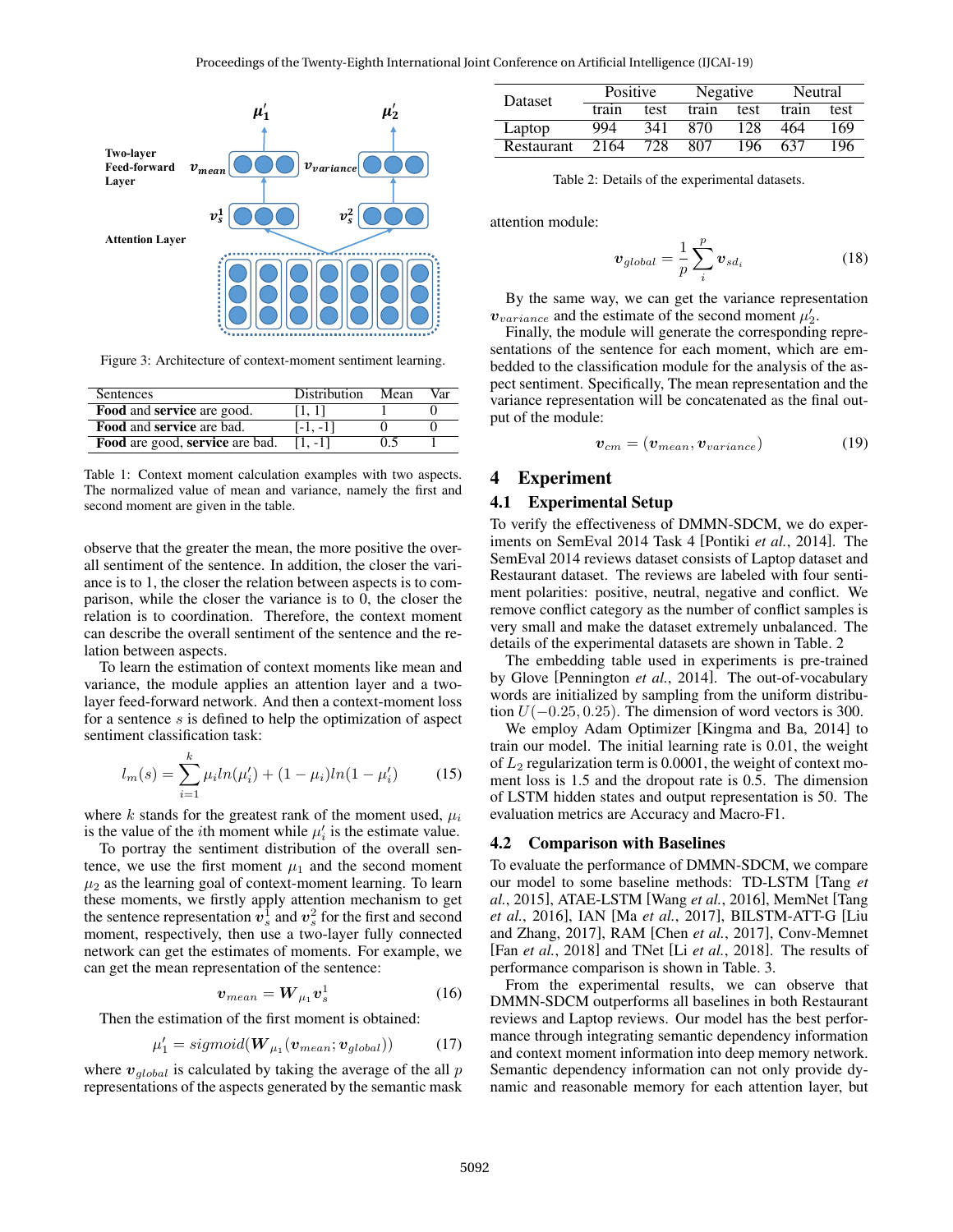Proceedings of the Twenty-Eighth International Joint Conference on Artificial Intelligence (IJCAI-19)

| Models              | Laptop |                                | Restaurant |          |  |
|---------------------|--------|--------------------------------|------------|----------|--|
|                     | ACC    | $\overline{\text{Macc}}$ ro-F1 | ACC        | Macro-F1 |  |
| <b>TD-LSTM</b>      | 71.83  | 68.43                          | 78.00      | 66.73    |  |
| <b>ATAE-LSTM</b>    | 68.65  | 62.45                          | 77.23      | 64.95    |  |
| MemNet              | 70.33  | 64.09                          | 78.16      | 65.83    |  |
| <b>IAN</b>          | 72.10  | 67.48                          | 77.95      | 67.90    |  |
| <b>BILSTM-ATT-G</b> | 74.37  | 69.90                          | 80.38      | 70.78    |  |
| <b>RAM</b>          | 75.01  | 70.51                          | 79.79      | 68.86    |  |
| Conv-Memnet         | 76.37  | 72.10                          | 78.26      | 68.38    |  |
| TNet                | 76.54  | 71.75                          | 80.79      | 71.27    |  |
| DMMN-SDCM           | 77.59  | 73.61                          | 81.16      | 71.50    |  |

Table 3: Comparison with baselines.

| <b>Contained Modules</b>   | ACC.        | Macro-F1 |
|----------------------------|-------------|----------|
| $M_{sd}$                   | 75.08       | 71.68    |
| $M_{sd}$ + $M_{im}$        | 76.80       | 72.82    |
| $M_{sd}$ + $M_{cm}$        | 76.18       | 71.91    |
| $M_{sd} + M_{im} + M_{cm}$ | 77.59 73.61 |          |

Table 4: Effects of each module on the Laptop dataset.  $M_{sd}$ ,  $M_{im}$ and  $M_{cm}$  represents the mask attention module, the inter-aspect modeling module and the context-moment module, respectively.

also guide the inter-aspect attention mechanism to capture the important information of other aspects. Moreover, the context-moment learning captures the sentence sentiment distribution, which is helpful for aspect sentiment classification.

### 4.3 Effects of Each Module

To examine the effectiveness of each module, we conduct extensive experiments and the results are shown in Table. 4.

From Table. 4, integrating semantic dependency information into deep memory is effective since the model which only contains the mask attention module outperforms RAM [Chen *et al.*, 2017], which applies position-weighting attention. Moreover, the two modules, context moment learning and inter-aspect modeling, improve the performance of the model too, since both of them utilize the relation between aspects in the sentence. With the three creative modules, our model outperforms all the baselines.

### 4.4 Effects of Inter-Aspect Modeling

To verify if semantic-dependency weighting method works, we conduct experiments and the results are shown in Table. 5.

We can observe that weighting strategy can get improved performance whatever method the model uses to model interaspect relation. In addition, we can see that attention mechanism [Majumder *et al.*, 2018] is more effective than BiLSTM

| Models                         | ACC.  | Macro-F1 |
|--------------------------------|-------|----------|
| Without Inter-aspect Modeling  | 76.18 | 71.91    |
| <b>BiLSTM</b>                  | 75.08 | 70.40    |
| BiLSTM + Semantic Weighting    | 75.24 | 70.83    |
| Attention                      | 75.55 | 71.73    |
| Attention + Semantic Weighting | 77.59 | 73.61    |

Table 5: Effects of inter-aspect modeling on the Laptop dataset.

| Models                          | ACC.        | Macro-F1    |
|---------------------------------|-------------|-------------|
| <b>Without Moment Learning</b>  | 76.80       | 72.82       |
| Using Mean                      |             | 75.55 70.86 |
| <b>Using Variance</b>           | 74.45 71.67 |             |
| Using Mean and Variance         | 77.59       | 73.61       |
| Using Mean, Variance & Skewness | 75.86 71.92 |             |

Table 6: Effects of moment ranks on the Laptop dataset. "Mean", "Variance" and "Skewness" are the first, second and third moments.

[Hazarika *et al.*, 2018] for modeling inter-aspect relation.

### 4.5 Effects of Moment Ranks

Introducing different context moments to the model may have different effects. We evaluate our model with using different context moments, and the results are shown in Table. 6.

From the table, we can see that either using the first moment only or using the second moment only can't achieve good performance, for the reason that insufficient information is obtained. In addition, introducing the higher-rank moment isn't effective too, as it may bring interference information as the aspect sentiment distribution is not complex enough.

As the experimental results show, using the first and the second moment can perform best. The mean representation can model the sentiment of the whole sentence while the variance representation can model the inter-aspect relation.

### 5 Conclusion

In this paper, we design a deep mask memory network with semantic dependency and context moment (DMMN-SDCM) which integrates semantic parsing information and context moment learning into deep memory network for the first time. With the semantic dependency, we proposed a more discriminative attention scheme, which effectively selects different parts of the context memory for different computational layers, and presented an effective method to model the interaspect relation. The sentiment distribution of the entire sentence is also encoded by using a context moment for the first time, which guides the deep memory network to learn an effective feature. We have conducted extensive experiments on SemEval 2014 review datasets, and the experiment results clearly show that our model performance is state-of-the-art.

### Acknowledgments

This work is partially supported by the National Natural Science Foundation of China (Grant no.61772568), the Key Areas Research and Development Program of Guangdong (Grant no.2018B010109007), the Guangzhou Science and Technology Program (Grant no. 201804010288), and the Fundamental Research Funds for the Central Universities (Grant no.18lgzd15).